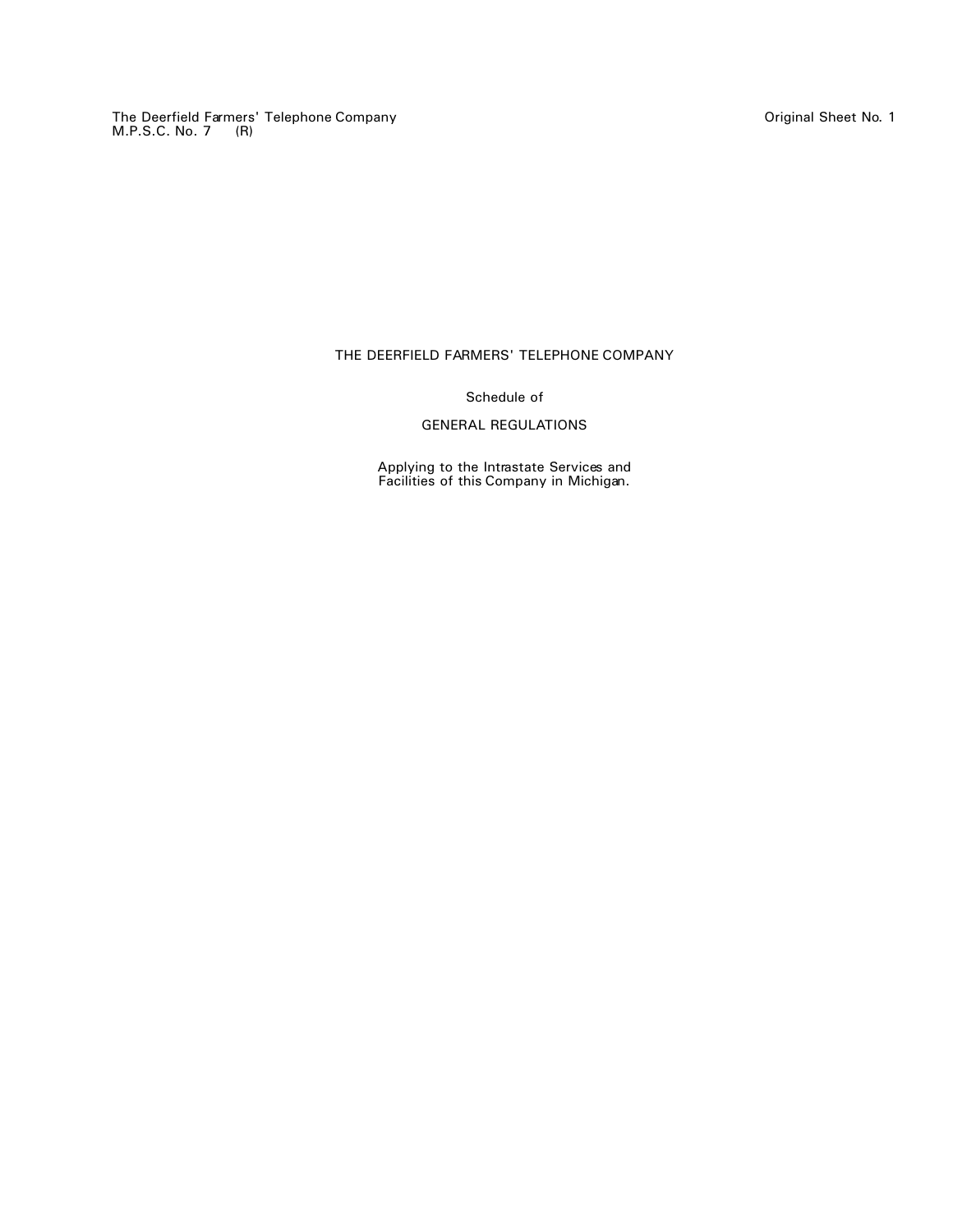# TABLE OF CONTENTS AND CHECK LIST

| Subject                                                                                                                | <b>Sheet Number</b>                | Revision                                                 | Issued                                                   |
|------------------------------------------------------------------------------------------------------------------------|------------------------------------|----------------------------------------------------------|----------------------------------------------------------|
| <b>Title Page</b>                                                                                                      | 1                                  | Original                                                 | 03/19/93                                                 |
| Table of Contents and Check List                                                                                       | 2                                  | 1 <sub>st</sub>                                          | $*04/23/97$                                              |
| Subject                                                                                                                | 3                                  | 1st                                                      | $*04/23/97$                                              |
| <b>Application of Tariff</b>                                                                                           | 4                                  | Original                                                 | 03/19/93                                                 |
| <b>Definitions</b>                                                                                                     | 5                                  | Original                                                 | 03/19/93                                                 |
| General<br>Undertaking of the Telephone Company<br>Use of Service and Facilities<br>Liability of the Telephone Company | 6<br>6<br>6                        | Original<br>Original<br>Original                         | 03/19/93<br>03/19/93<br>03/19/93                         |
| Classification and Use of<br><b>Telephone Services</b>                                                                 | 7<br>7.1                           | 1st<br>1st                                               | $*04/23/97$<br>$*04/23/97$                               |
| Provision, Ownership and Maintenance<br>of Facilities                                                                  | 8<br>8.1                           | Original<br>Original                                     | 03/19/93<br>03/19/93                                     |
| Establishment and Furnishing of<br><b>Service and Facilities</b>                                                       | 9<br>9.1                           | Original<br>Original                                     | 03/19/93<br>03/19/93                                     |
| <b>Payments and Deposits</b>                                                                                           | 10<br>10.1                         | Original<br>Original                                     | 03/19/93<br>03/19/93                                     |
| <b>Cancellation for Cause</b>                                                                                          | 11<br>11.1                         | Original<br>Original                                     | 03/19/93<br>03/19/93                                     |
| Construction, Installation and<br>Maintenance Charges                                                                  | 12<br>12.1<br>12.2<br>12.3<br>12.4 | Original<br>Original<br>Original<br>Original<br>Original | 03/19/93<br>03/19/93<br>03/19/93<br>03/19/93<br>03/19/93 |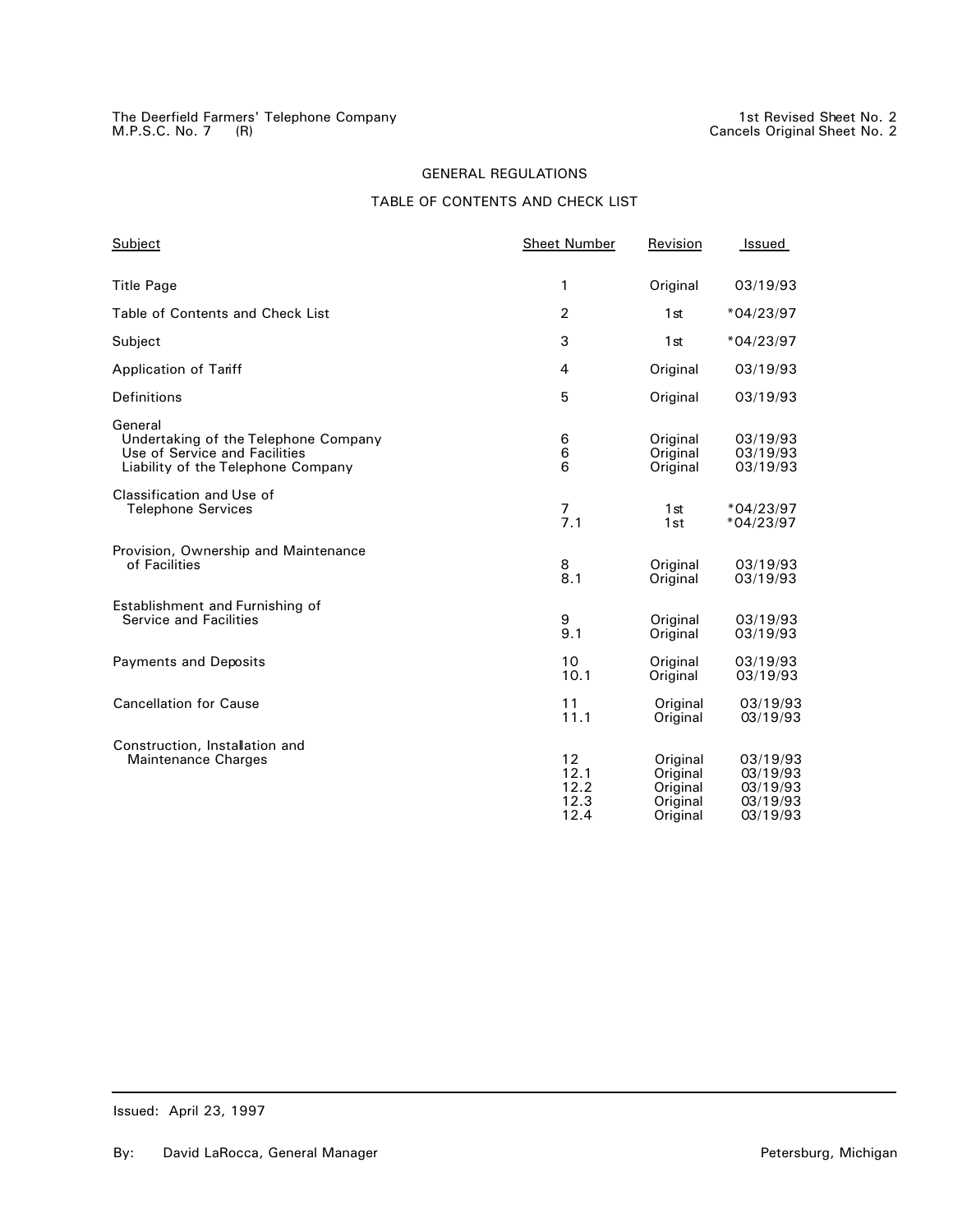# SUBJECT INDEX

| Adequacy of Facilities                                    | 8.1            | General Regulations                                                                                        |  |
|-----------------------------------------------------------|----------------|------------------------------------------------------------------------------------------------------------|--|
| Adjustment of Charges                                     | 10-10.1        | Immediate Cancellation With Verbal Notice                                                                  |  |
| Adjustments for Local Taxes,                              | 10.1           | Initial Period of Service<br>Liability for Damages                                                         |  |
|                                                           | 10             |                                                                                                            |  |
| Airline Mileage                                           | 14             | Liability of Telephone Company                                                                             |  |
| Application of Business and                               | $\overline{7}$ | Location and Use of Telephone Services<br>Maintenance and Repairs                                          |  |
| Application of Regulations                                | 4              | Mileage Measurements                                                                                       |  |
| Availability of Facilities                                | 8              | Ownership of Company-Provided Lines and                                                                    |  |
| Cancellation after Written Notice                         | 11             | Payment Provisions.                                                                                        |  |
| Cancellation for Cause                                    | $11 - 11.1$    | Payments and Deposits                                                                                      |  |
| <b>Cancellation Upon Written Request</b>                  | 11.1           | Priority of Service                                                                                        |  |
| Checks Returned on Customer Accounts                      | 10.1           | Provision of Ownership of Directory                                                                        |  |
| Classification and Use of Telephone                       | $7 - 7.1$      | Provision of Equipment.                                                                                    |  |
| Construction, Installation, and<br>Maintenance Charges    | 12-12.4        | Provision, Ownership and Maintenance of<br>Residence Service in Locations Adjoining<br>Business Locations. |  |
|                                                           | (D)            |                                                                                                            |  |
|                                                           | 5              |                                                                                                            |  |
|                                                           | 10             | Telephone Numbers                                                                                          |  |
| Directory Errors and Omissions                            | 6              | Temporary Discontinuance for Nonpayment                                                                    |  |
| Establishment and Furnishing of<br>Service and Facilities | $9 - 9.1$      | Termination of Service.                                                                                    |  |
| Exchange Line Extensions                                  | 12             | Undertaking of Telephone Company.                                                                          |  |
| Explanation of Symbols                                    | 4              | Use of Business and Residence Telephone<br>Sorvices                                                        |  |

|                                                           | Sheet       |                                                                   | Sheet          |
|-----------------------------------------------------------|-------------|-------------------------------------------------------------------|----------------|
| Adequacy of Facilities                                    | 8.1         |                                                                   | $4 - 5.2$      |
| Adjustment of Charges                                     | $10-10.1$   | Immediate Cancellation With Verbal Notice                         | 11.1           |
| Adjustments for Local Taxes,<br>Fees. Etc                 | 10.1        | Initial Period of Service<br>Liability for Damages                | 9<br>6         |
|                                                           | 10          | Liability of Telephone Company $\ldots \ldots \ldots$             | 6              |
|                                                           | 14          | Location and Use of Telephone Services                            | $7 - 7.1$      |
| Application of Business and                               | 7           | Maintenance and Repairs                                           | 8.1            |
| Application of Regulations                                | 4           | Mileage Measurements                                              | 14             |
| Availability of Facilities                                | 8           | Ownership of Company-Provided Lines and                           |                |
| Cancellation after Written Notice                         | 11          |                                                                   | 8.1            |
| Cancellation for Cause                                    | $11 - 11.1$ |                                                                   | 10             |
| <b>Cancellation Upon Written Request</b>                  | 11.1        | Payments and Deposits<br>Priority of Service                      | $10-10.1$<br>8 |
| Checks Returned on Customer Accounts                      | 10.1        | Provision of Ownership of Directory                               | 8              |
| Classification and Use of Telephone                       | $7 - 7.1$   | Provision of Equipment                                            | 8              |
| Construction, Installation, and<br>Maintenance Charges    | $12 - 12.4$ | Provision, Ownership and Maintenance of                           | $8 - 8.1$      |
|                                                           | (D)         | Residence Service in Locations Adjoining<br>Business Locations    | 7.1            |
|                                                           | 5           |                                                                   | 12.1           |
|                                                           |             |                                                                   | (D)            |
|                                                           | 10          | Telephone Numbers                                                 | 8.1            |
| Directory Errors and Omissions                            | 6           |                                                                   | 10.1           |
| Establishment and Furnishing of<br>Service and Facilities | $9 - 9.1$   | Temporary Discontinuance for Nonpayment<br>Termination of Service | $9 - 9.1$      |
| Exchange Line Extensions                                  | 12          | Undertaking of Telephone Company.                                 | 6              |
| Explanation of Symbols                                    | 4           | Use of Business and Residence Telephone                           |                |
|                                                           |             | Use of Services and Facilities. 6                                 |                |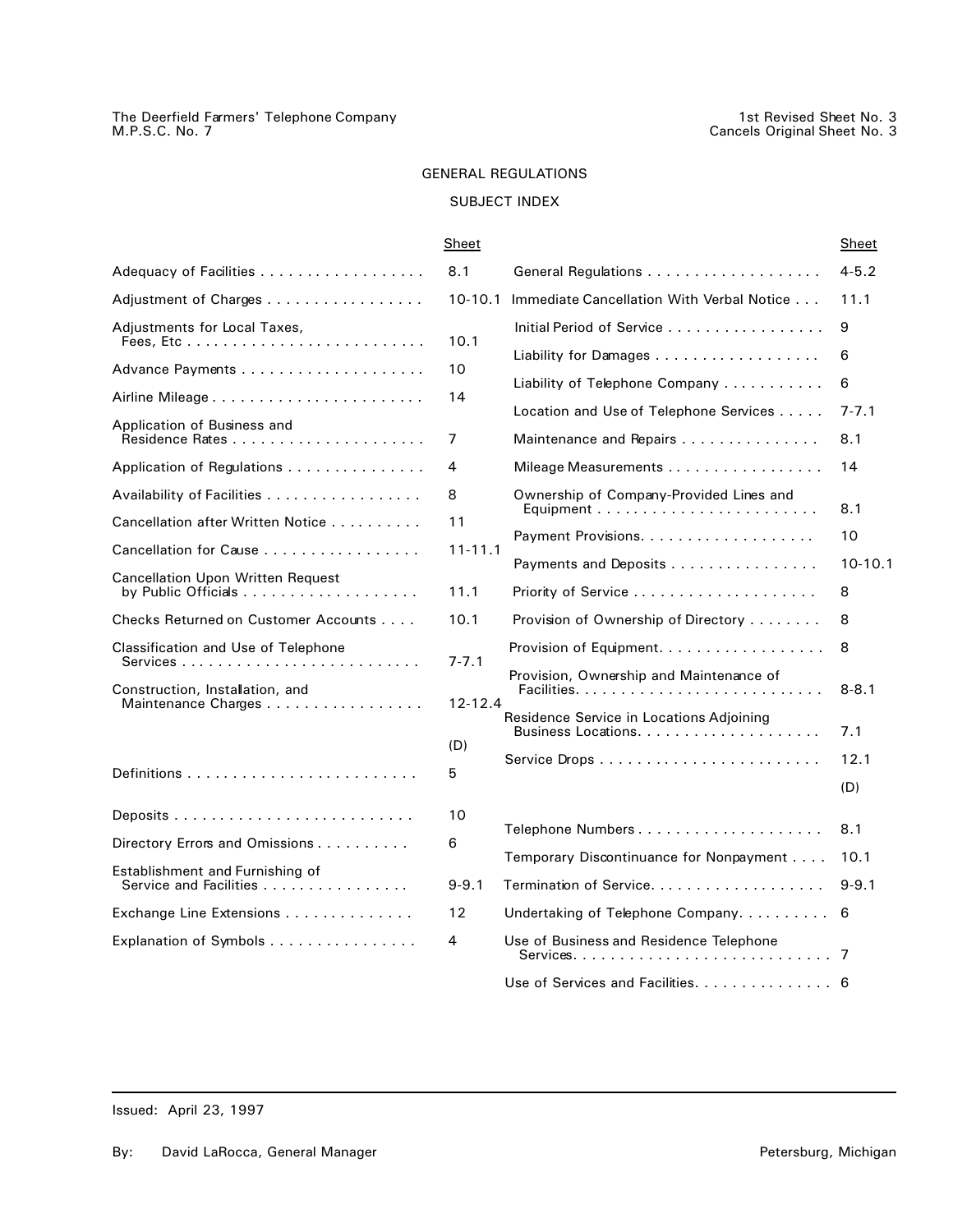#### APPLICATIONS

## A. APPLICATION OF REGULATIONS

- 1. The provisions contained in these Regulations apply to intrastate services and facilities furnished by The Deerfield Farmers' Telephone Company, hereinafter referred to as the Telephone Company.
- 2. Any rules and regulations relating to deposits, billing and payments, as specified by M.P.S.C. Order U-4240 Consumer Standards and Billing Practices - Residential Telephone Service.
- 3. When services and facilities are provided, in part by the Telephone Company and in part by other companies, the regulations of the Telephone Company apply to that portion of the service or facilities furnished by it.

## B. EXPLANATION OF SYMBOLS

- (C) Signifies a change in regulation.
- (D) Signifies a discontinued rate, treatment or regulation.
- (I) Signifies an increased rate or new treatment resulting in increased rate.
- (N) Signifies a new rate, treatment or regulation.
- (R) Signifies a reduced rate or new treatment resulting in reduced rate.

Issued: March 19, 1993 Effective: March 22, 1993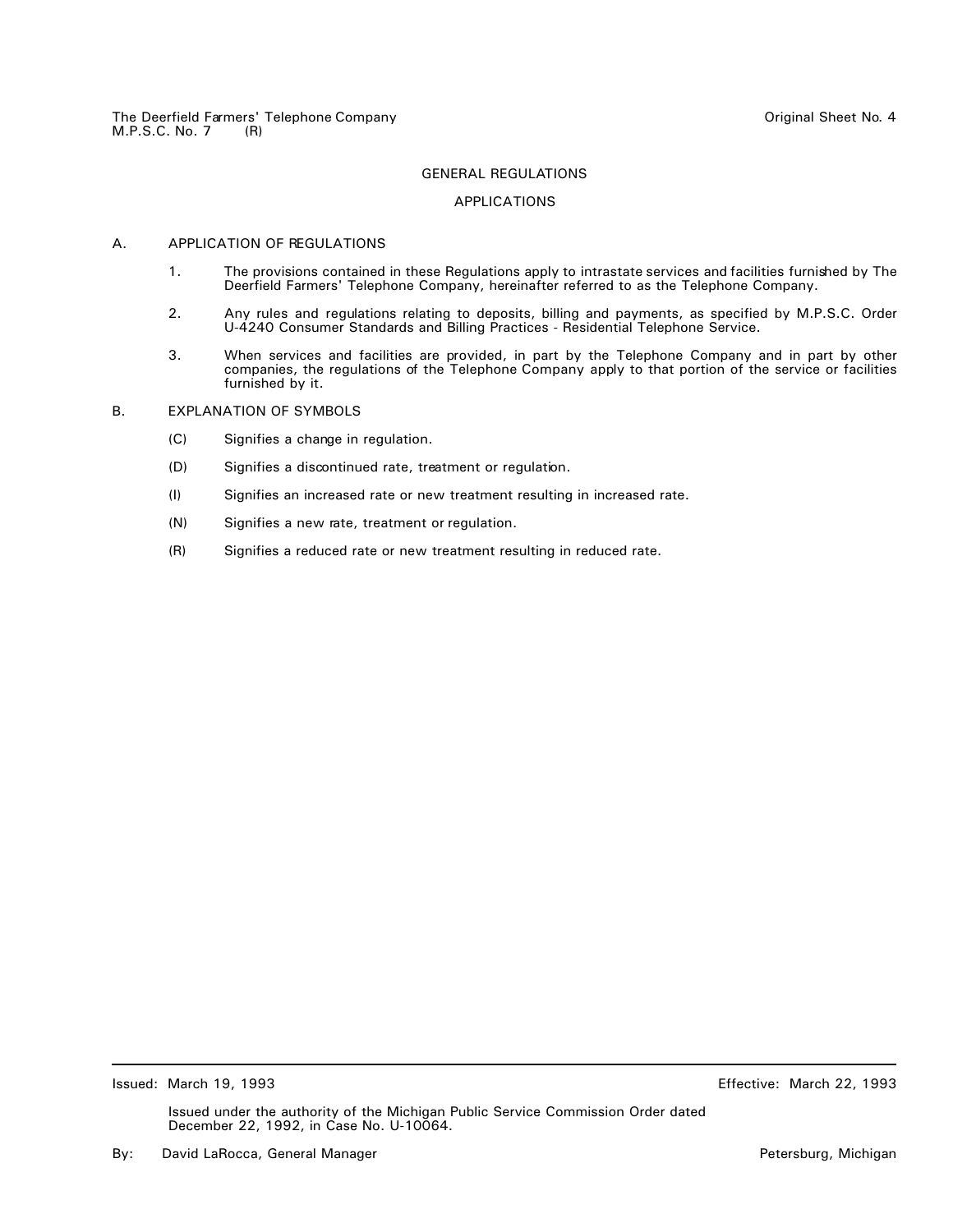#### DEFINITIONS

#### Authorized User

An "Authorized User" is a person, firm or corporation (other than the customer) on whose premises a station on the private line service or channel is located and who may communicate over the private line or channel according to the terms of the Tariffs. An authorized user must be specifically named in the service contracted.

#### Channel

The term "Channel" designates the electrical path provided by the Telephone Company between two or more stations.

#### Contract

The term "Contract" refers to the service agreement beween a customer and the Telephone Company under which facilities for communications between specified locations, for designated periods, and for the use of the customer and the authorized users specifically named in the contracts are furnished in accordance with the provisions of the Tariffs applicable.

## Customer

The term "Customer" refers to the person(s), firm or corporation who is responsible for the payment of charges and the compliance with the rules and regulations of the Telephone Company.

#### **Exchange**

The term "Exchange" means a unit established for the administration of telephone service in a specified area which usually embraces a city, town or village and its environs. It may consist of one or more central offices together with the associated plant used in furnishing communications service within that area.

## Exchange Area

The term "Exchange Area" applies to the territory service by an exchange.

Issued: March 19, 1993 Effective: March 22, 1993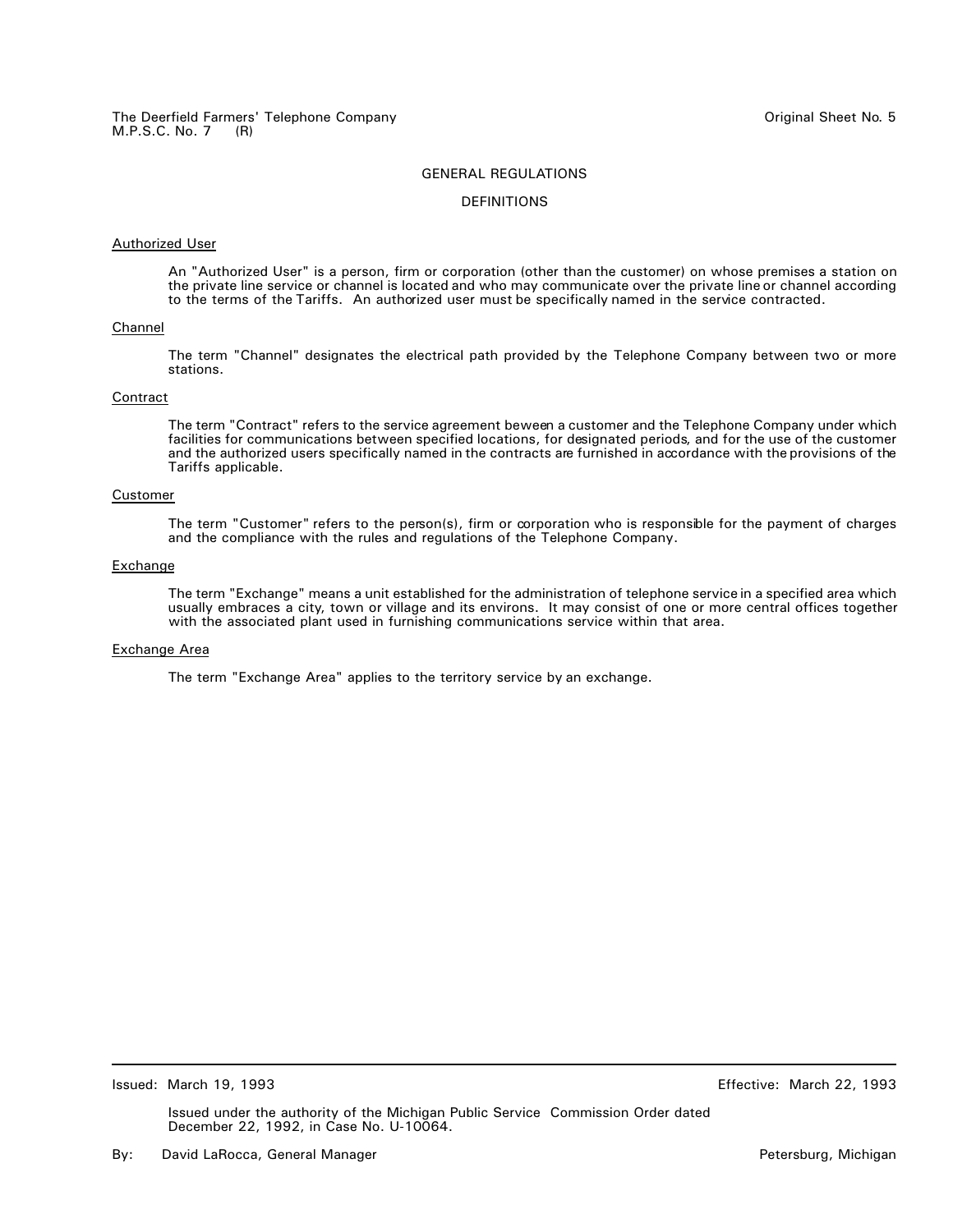#### GENERAL

#### A. UNDERTAKING OF THE TELEPHONE COMPANY

- 1. The Telephone Company does not undertake to transmit messages but offers the use of its facilities for the transmission of communications.
- 2. The calling party and the called party are required to establish their identities to each other as may be necessary in the course of the communication and the responsibility for so doing rests with those parties.

#### B. USE OF SERVICE AND FACILITIES

- 1. The service and facilities furnished are intended only for communications in which the customer or user authorized by the Telephone Company has a direct interest except where use by others is casual.
- 2. Services and facilities shall not be used for any purpose for which a payment or other compensation shall be received by them or either of them from any persons, firm or corporation for such use, or in the collection, transmission or delivery of any communications for others--except that these provisions do not apply to the handling of messages accepted for transmission by customers who are engaged in public telegraph business nor to the transmission of communications on private lines, to, from, within and between air carriers, where the customer is an aeronautical communications company licensed under the Aviation Service rules of the Federal Communications Commission to operate stations in the aeronautical mobile and fixed services.

## C. LIABILITY OF THE TELEPHONE COMPANY

- 1. In the event of an interruption to the service which is not due to the negligence or willful act of the customer, upon notice and application by the customer an allowance will be made for the time the interruption continues.
- 2. The liability of the Telephone Company for damages arising out of mistakes, omissions, interruptions, delays, errors or defects in transmission, or failures or defects in facilities furnished by the Telephone Company, occurring in the course of furnishing service or other facilities and not caused by the negligence of the customer, or of the Telephone Company in failing to maintain proper standards of maintenance and operation and to exercise reasonable supervision shall in no event exceed an amount equivalent to the proportionate charge to the customer for the period of service during which such mistake, omission, interruption, delay or error or defect in transmission, or failure or defect in facilities occurs.
- 3. The customer indemnifies and saves the Telephone Company harmless against claims for libel, slander, or infringement of copyright from the material transmitted over its facilities; against claims for infringement of patents arising from combining with, or using in connection with, facilities of the Telephone Company, apparatus and systems of the customer; and against all other claims arising out of any act or omission of the customer in connection with facilities provided by the Telephone Company.
- 4. When the lines of other telephone companies and/or the customer are used in establishing connections to points not reached by the Telephone Company's lines, the Telephone Company is not liable for any act or omission of the customer, other company, or companies.
- 5. As a part of the service a directory for each exchange is published from time to time, but as experience demonstrates that errors and omissions will occur with more or less frequency, the Telephone Company is not liable for errors in or omissions from Directories except in cases where a specific charge has been made for a listing; in no event shall the Telephone Company be liable for any such error or omission beyond the amount of such charge.
- 6. The Telephone Company is not liable for any unavoidable defacement of or damage to the premises of a customer (or authorized user) resulting from the attachment of the Telephone Company's instruments, apparatus and associated wiring on such premises or from the installation or removal thereof.

Issued: March 19, 1993 Effective: March 22, 1993

Issued under the authority of the Michigan Public Service Commission Order dated December 22, 1992, in Case No. U-10064.

By: David LaRocca, General Manager **Petersburg, Petersburg, Michigan** Petersburg, Michigan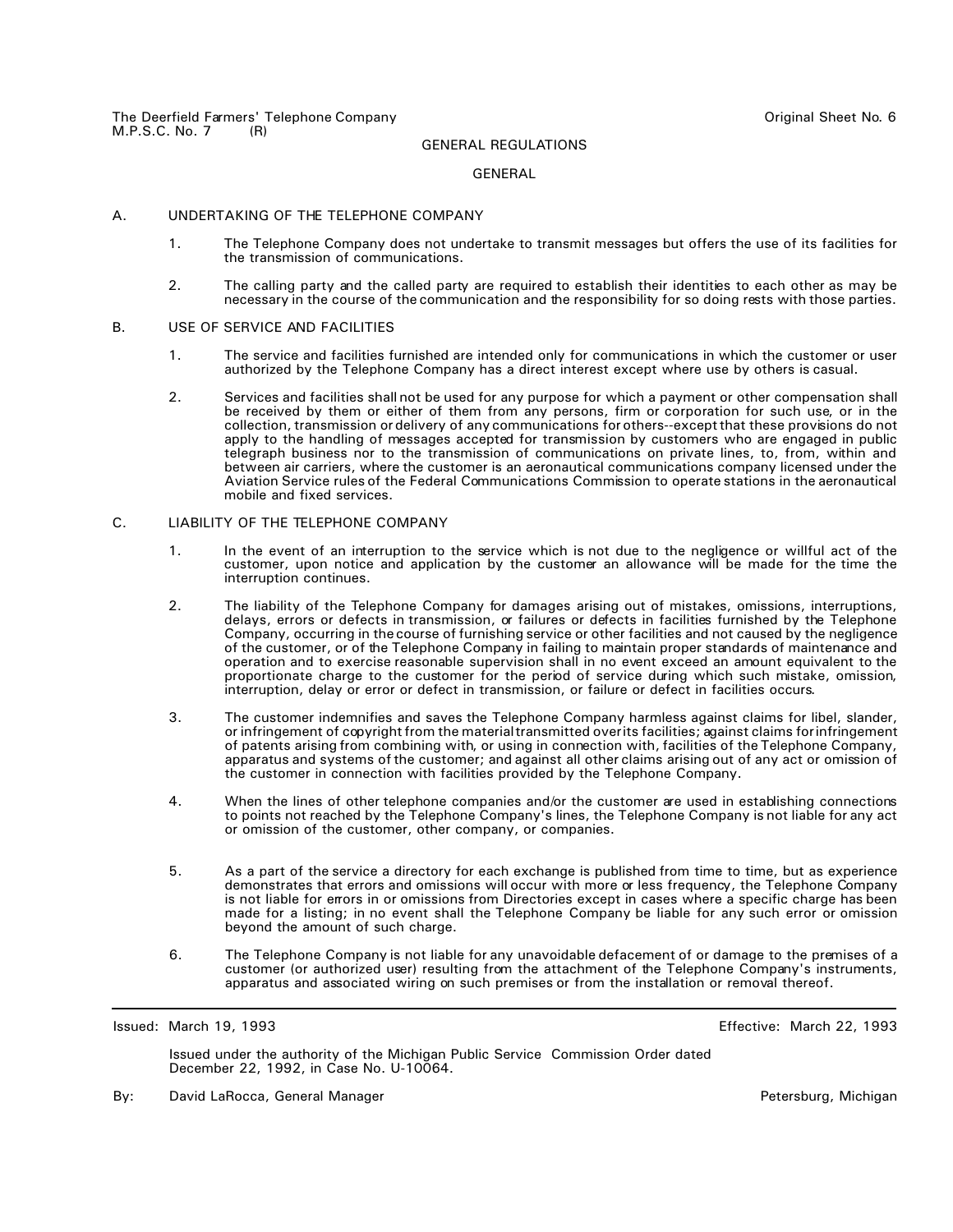#### CLASSIFICATION AND USE OF TELEPHONE SERVICES

#### A. APPLICATION OF BUSINESS AND RESIDENCE RATES

- 1. The determination as to whether telephone service should be classified as Business or Residence is based on the character of the use to be made of the service. Service is classified as business service where the use is primarily or substantially of a business, professional, institutional, or otherwise occupational nature. Where the business use, if any, is incidental and where the major use is of a social or domestic nature, service is classified as residence service if installed in a residence.
- 2. Business rates apply at the following locations, among others:
	- a. In offices, stores, and factories, and in quarters occupied by clubs, lodges, fraternal societies, schools, colleges, libraries hospitals and other business establishments.
	- b. In residence locations where a place of residence is in the immediate proximity of a place of business and it is evident that the telephone in the residence is or will be used for business purposes; and in residence locations where an extension is located at a place where business rates would apply.
	- c. In the residence of a practicing physician, dentist, veterinarian, surgeon, or other medical practitioner who has no service at business rates at another location.
	- d. In any residence location where there is a substantial business use of the service and the customer has no service elsewhere at business rates.
- 3. Residence rates apply at the following locations among others:
	- a. In private residences; in the residential portion of hotels, apartment houses, boarding houses, churches, or institutions when the use of the service is confined to the domestic use of the customer and the listings of a business character are not furnished.
	- b. In the residence of a practicing physician, nurse, dentist, veterinarian, surgeon or other medical practitioner provided that such residence is not a part of an office building and provided the customer has service charged for at business rates at another location.
- B. LOCATION AND USE OF TELEPHONE SERVICES
	- 1. The service and facilities furnished are intended only for communications in which the customer or user authorized by the Telephone Company has a direct interest and shall not be used for any purpose for which a payment or other compensation shall be received by them or either of them from any other person, firm or corporation for such use, or in the collection, transmission or delivery of any communication for others - except that these provisions do not apply to the handling of messages accepted for transmission by customers who are engaged in a public telegraph business nor to such other cases as are specifically referred to in the Telephone Company's Tariffs, nor where such use is casual.
	- 2. Use of Business and Residence Telephone Services:
		- a. Business subscriber telephone service as distinguished from Paystation Service and excluding service in hotels - is furnished only for use by the customer or the customer's employees and representatives - except as otherwise provided in the Telephone Company's tariffs. (D)
		- b. Residence telephone service is furnished only for use by the customer and members of the customer's domestic establishingment-except as use by others is permitted in certain cases as provided for elsewhere in these Regulations or the Telephone Company's tariffs.

Issued: April 23, 1997 Effective: April 23, 1997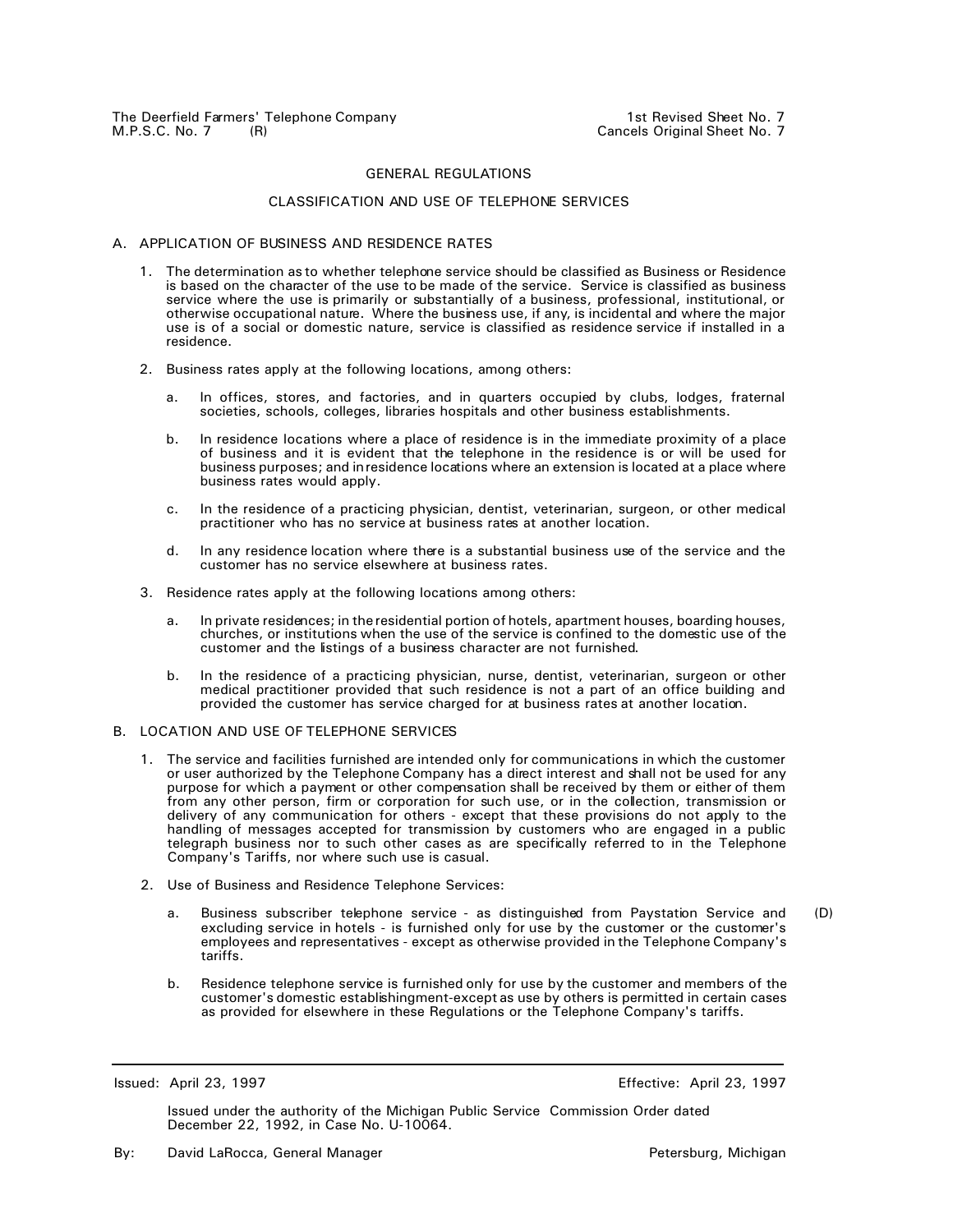The Deerfield Farmers' Telephone Company 1st Revised Sheet No. 7.1 M.P.S.C. No. 7 (R) Cancels Original Sheet No. 7.1

# GENERAL REGULATIONS

# CLASSIFICATION AND USE OF TELEPHONE SERVICES

## B. LOCATION AND USE OF TELEPHONE SERVICES (Continued)

3. Residence Service in Locations Adjoining Business Locations:

Residence service is not permitted in locations where the service is used as an adjunct to business service.

> (D) T  $\overline{a}$  $\overline{a}$ R (D)

Issued: April 23, 1997 Effective: April 23, 1997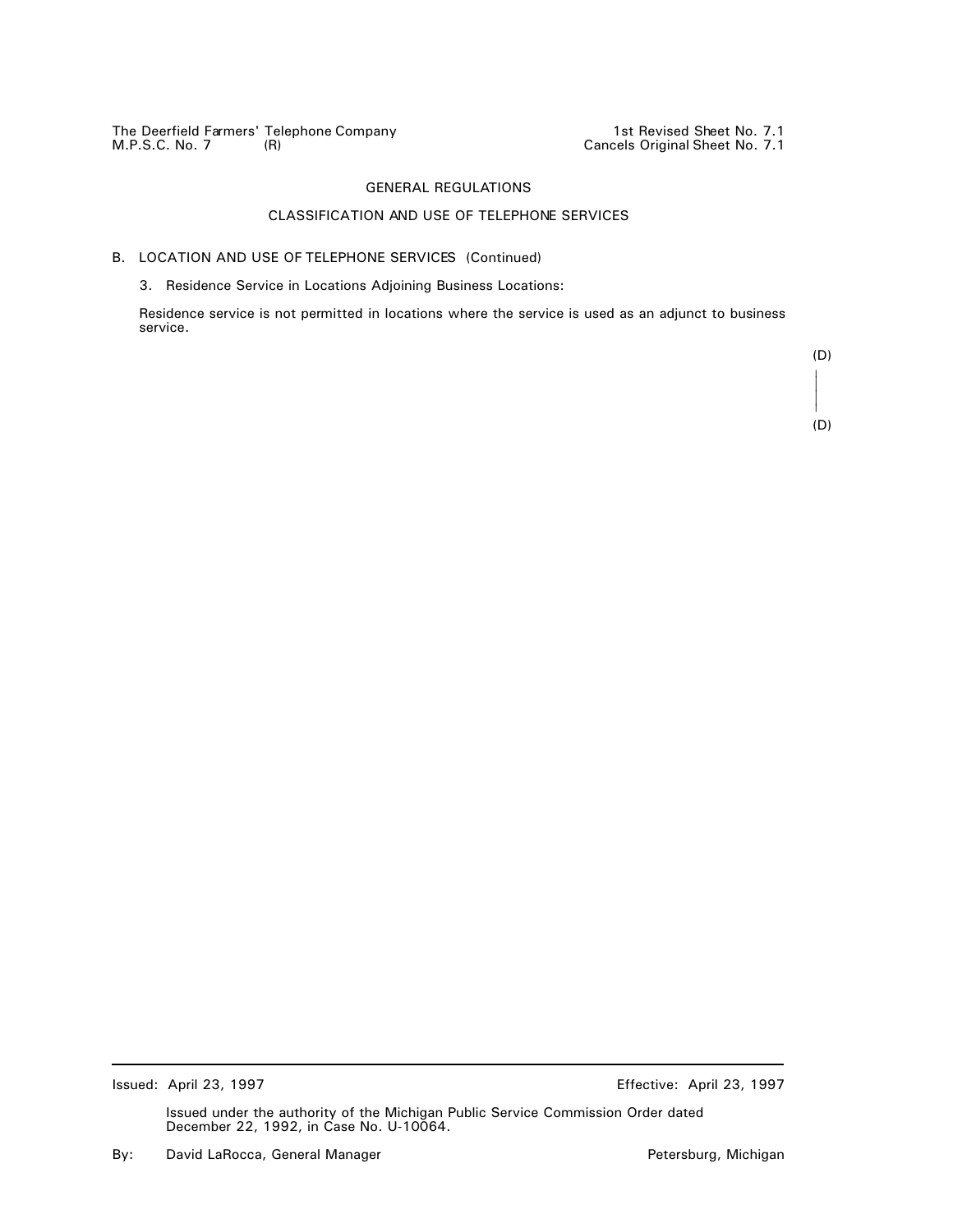#### PROVISION, OWNERSHIP AND MAINTENANCE OF FACILITIES

## A. PROVISION OF FACILITIES

- 1. All facilities for the provision of a given service or facility will be furnished by the Telephone Company except as follows:
	- a. If the customer is required to provide and maintain suitable housing or protective apparatus when equipment is installed in locations exposed to the weather or other hazards, or
	- b. As otherwise provided in the tariffs of the Telephone Company.
- 2. Where service is to be established at a location that would involve undue hazards to employees of the Telephone Company, the customer may be required to install and maintain equipment and facilities in a manner satisfactory to the Telephone Company, the remuneration to be based on the conditions involved.

In case any unauthorized attachments or connections are made, the Telephone Company may, after due notice, remove or disconnect the same, or suspend service during the continuance of such attachment or connection, or terminate the service, except that the service may be disconnected without notice where the offending device or apparatus causes impairment of service to other parties on a multi-party line.

#### B. AVAILABILITY OF FACILITIES

1. The Telephone Company's obligation to furnish service is dependent upon its ability to secure and retain, without unreasonable expense, suitable facilities and rights for the construction and maintenance of the necessary circuits and equipment.

## C. PRIORITY OF SERVICE

1. In case a shortage of facilities exists at any time either for temporary or protracted periods, the establishment of telephone service takes precedence in the furnishing of any service or facility.

#### D. PROVISION AND OWNERSHIP OF DIRECTORIES

- 1. The Telephone Company distributes to its customers without charge such directory information as is generally necessary for the efficient use of the service. Any reasonable additional directories or information requested by the customer will be furnished without additional charge. Beyond these requirements additional directories or information will be furnished as available at a reasonable charge.
- 2. Directories regularly furnished to customers are the property of the Telephone Company and are loaned to customers; they are to be returned to the Telephone Company upon request. No binder, holder, or auxiliary cover of an advertising nature, except such as may be provided by or with consent of the Telephone Company, shall be used in connection with any directory furnished by the Telephone Company.

Issued: March 19, 1993 Effective: March 22, 1993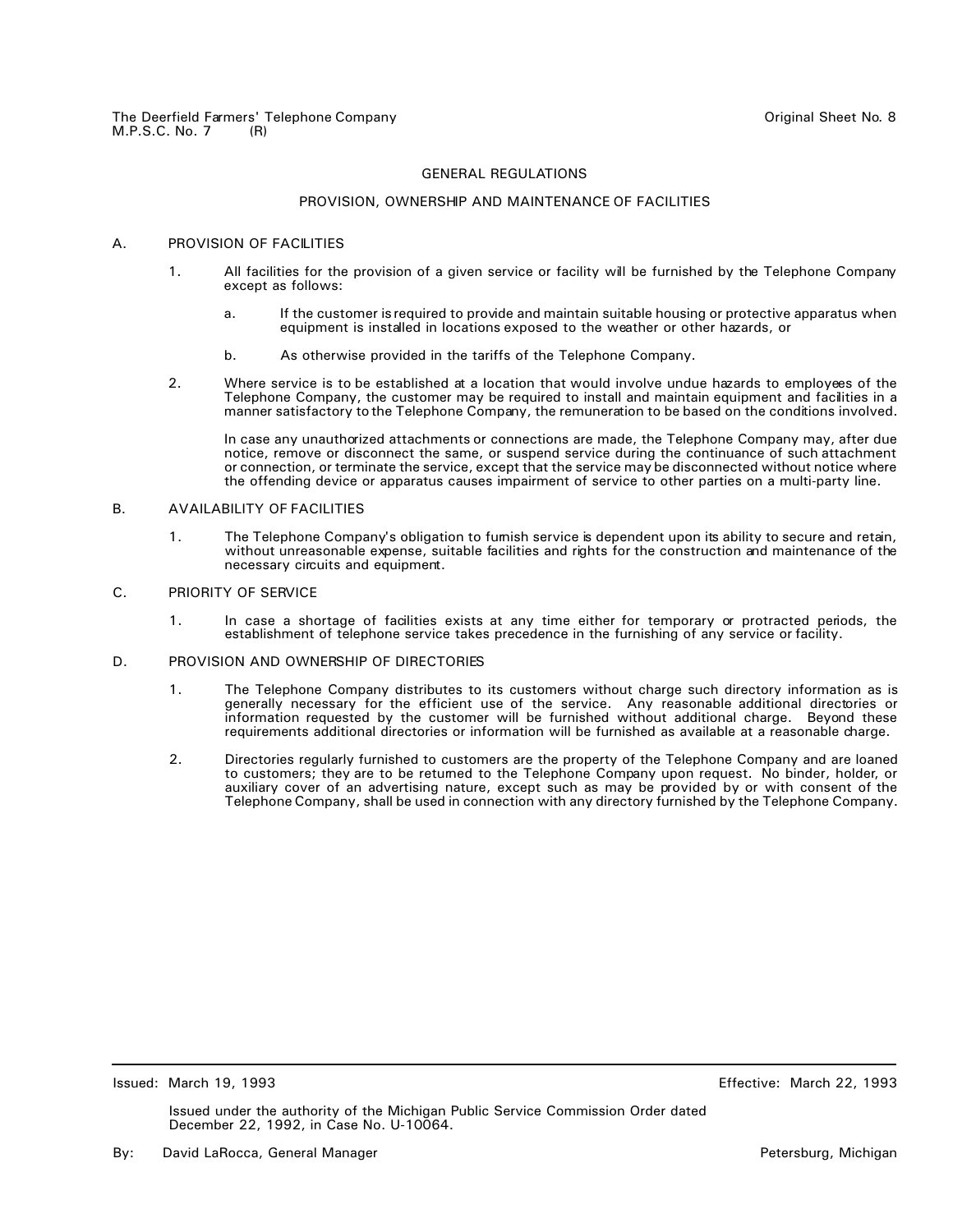#### PROVISION, OWNERSHIP AND MAINTENANCE OF FACILITIES

#### E. TELEPHONE NUMBERS

The assignment of a number to a subscriber's telephone service is made at the discretion of the Telephone Company. The subscriber has no priority right in the number, and the Telephone Company may make such changes in telephone numbers, including the central office designation, as in its judgment the requirements of the service may demand.

## F. OWNERSHIP OF COMPANY - PROVIDED LINES AND EQUIPMENT

- 1. Facilities furnished by the Telephone Company on the premises of a customer, authorized user, or agent of the Telephone Company are the property of the Telephone Company and are provided upon the condition that such facilities must be installed, relocated and maintained by the Telephone Company, and that the Company's agents and employees may enter said premises at any reasonable hour for the purpose of installing, inspecting or repairing the facilities or for the purpose of making collections from coin boxes or upon termination or cancellation of the service for the purpose of removing such facilities.
- 2. Facilities furnished by the Telephone Company shall, upon termination of service from any cause whatsoever, be returned to it in good condition, reasonable wear and tear thereof excepted.

#### G. MAINTENANCE AND REPAIRS

- 1. All expense of maintenance and repair, in connection with equipment, facilities and services furnished by the Telephone Company, unless otherwise specified herein or elsewhere in the Telephone Company's Tariffs, is borne by the Telephone Company.
- 2. A customer (or authorized user) may not rearrange, disconnect, reconnect, remove or attempt to repair, or permit others to rearrange, disconnect, reconnect, remove or attempt to repair any facilities furnished or owned by the Telephone Company, except upon the written consent of the Telephone Company. Where it is found that unauthorized work has been done by the customer, authorized user or his agents, charges will be made as if the work had been done by the Telephone Company.

Issued: March 19, 1993 Effective: March 22, 1993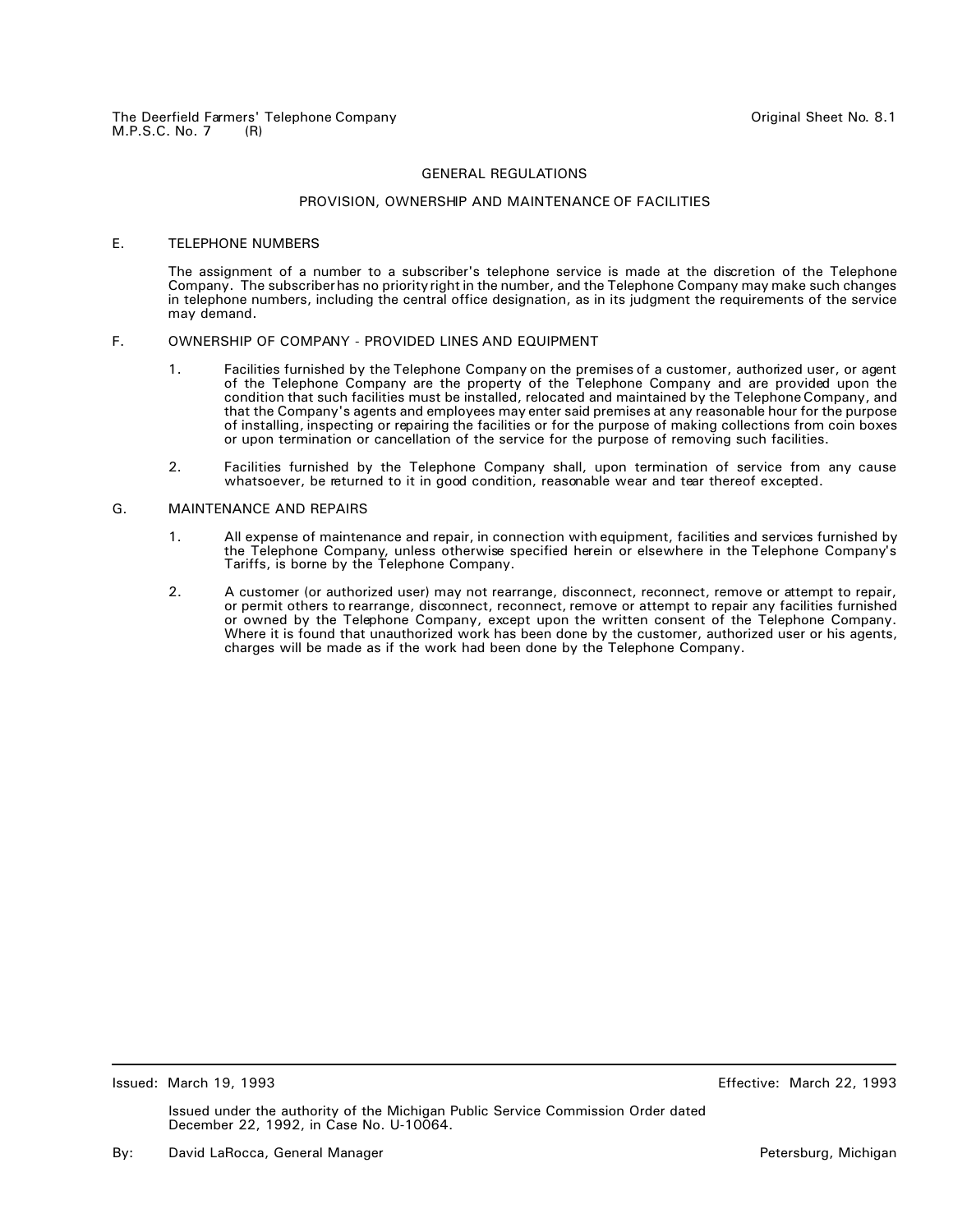#### ESTABLISHMENT AND FURNISHING OF SERVICE AND FACILITIES

#### A. APPLICATIONS

- 1. Applications for service and facilities made verbally or in writing become contracts upon the establishment of the service or facility.
- 2. Any change in rates or regulations prescribed by public authority having jurisdiction modifies all terms and regulations of contracts to the extent of such change.
- 3. An applicant who otherwise qualified for the immediate establishment of service may take over the telephone number of a subscriber discontinuing that number or an available telephone number listed in the current directory, provided that an arrangement suitable to the Telephone Company is made to pay all outstanding charges and to assume all contractual obligations against the number.

#### B. INITIAL PERIOD OF SERVICE

- 1. Unless otherwise specified herein or elsewhere in the Telephone Company's Tariffs, the minimum contract period is one month from the date service is established and the minimum charge is the established rate for one month.
- 2. In lieu of contracts for the required initial period, the Telephone Company may permit the payment of special installation charges or termination charges, the regular Service Connection Charges and installation charges to apply in addition.

## C. TERMINATION OF SERVICE

1. A customer for other than normal main station may be required to enter into an agreement to compensate the Telephone Company for its loss in the event service is prematurely discontinued. Such compensation in the form of termination charges shall be the original cost installed plus the cost of removal; less the realized salvage, accrued book depreciation and any contribution in aid of construction. Such charges may be applicable where extraordinary equipment or facilities are required to provide main station service to a customer or such equipment is suitable for providing service to that customer only or is greatly in excess of the necessary requirement of the address or area served.

A special contract may be drawn up for termination of services in lieu of 1. preceding.

- 2. Contracts for service or facilities may not be terminated except upon advance notice to the Telephone Company, at which time there is due and payable all unpaid charges or guarantees for the period the service, equipment or facilities have been furnished, and all applicable minimum and termination charges.
- 3. Where a contract for service with a one-month minimum contract period is cancelled before the establishment of service is completed, a charge equal to the costs incurred by the Telephone Company not to exceed the minimum service charge specified - is applied if all or a portion of the equipment or facilities has been installed.

Issued: March 19, 1993 Effective: March 22, 1993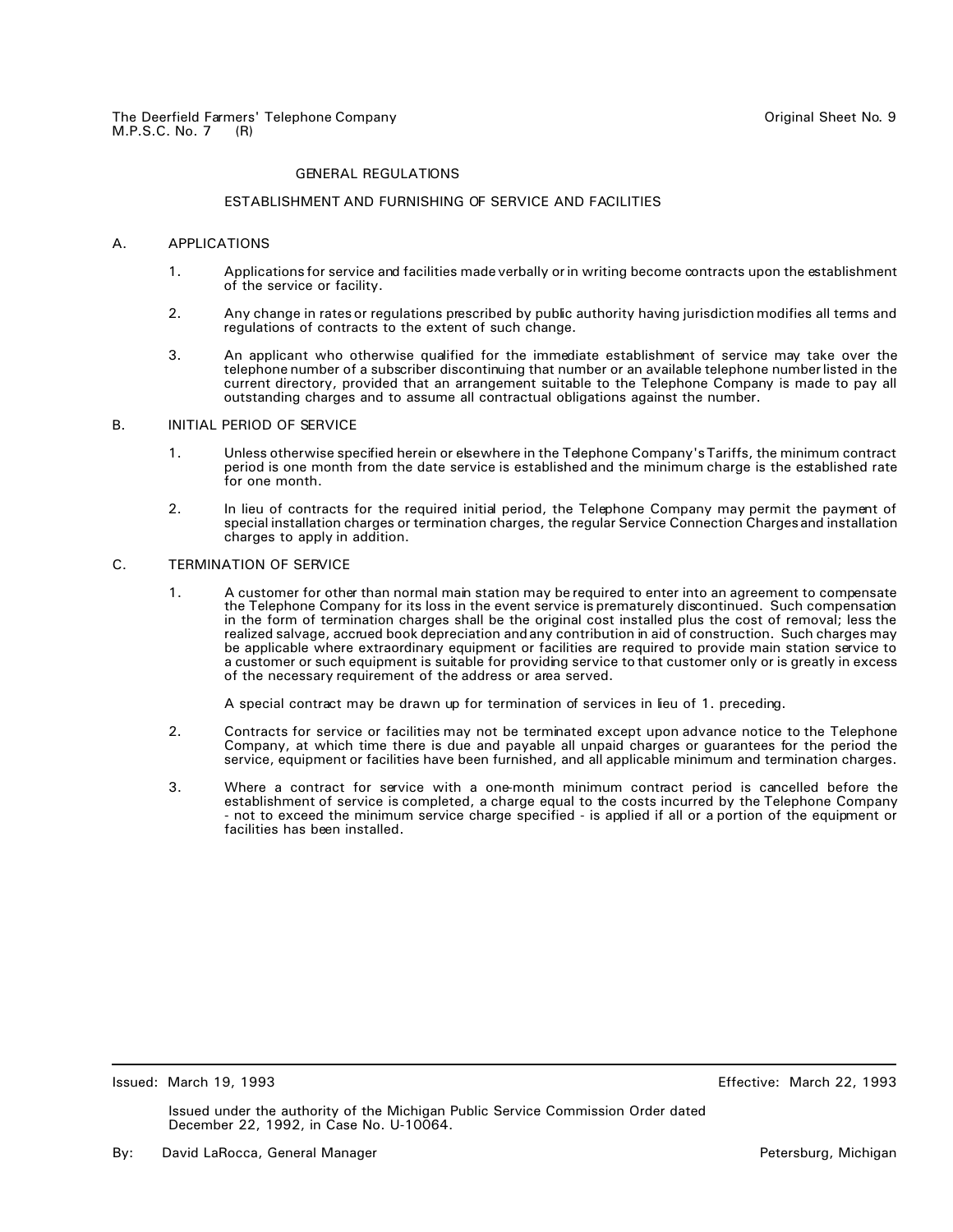## ESTABLISHMENT AND FURNISHING OF SERVICE AND FACILITIES

## C. TERMINATION OF SERVICE (Continued)

- 4. Where a contract covering facilities is terminated prior to the expiration of the contract period, a termination charge is made based on the sum of (1) the cost of installing and removing (transportation and labor) the equipment, including power plant if any, but not including trunk lines and stations; (2) the loss on the power plant - first cost (without cost of installation) less salvage value on removal; and (3) in the case of special apparatus, 15 percent of the installed cost of such apparatus and associated wiring. Of the amount so determined the termination charge is in such proportion as the initial contract period bears to the full initial contract period.
- 5 With respect to the original contract, minimum and termination charges are waived where a new customer takes over the contract (for the unexpired period thereof) for the service and facilities to be furnished at the same location without lapse of service, and assumes all unpaid charges on the original contract. Minimum and termination charges involved in the original contract are also waived where a new customer takes over the service and facilities covered by the original contract under the conditions stated - except as to payment of unpaid charges - and executes a new contract for the full required minimum period. In either case, minimum and termination charges apply for any service or facilities furnished under the original contract which are not retained by the new customer.

Issued: March 19, 1993 Effective: March 22, 1993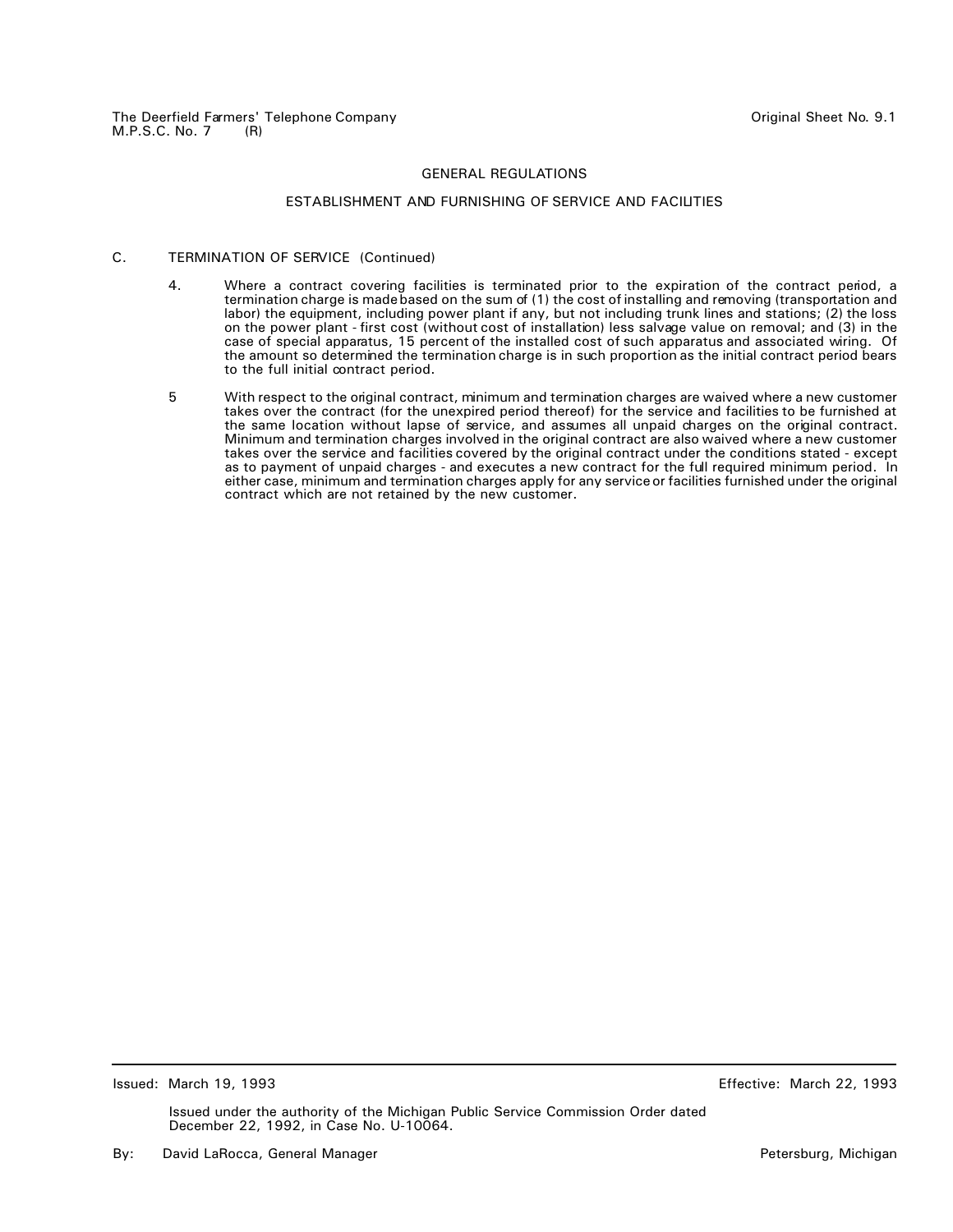#### PAYMENTS AND DEPOSITS

#### A. PAYMENT PROVISIONS

- 1. The customer shall pay for services and facilities monthly in advance except as otherwise provided elsewhere in the Telephone Company tariffs or as required by lawful regulations or practical limitations, and shall pay all other charges when billed by the Telephone Company.
- 2. The customer assumes responsibility for all charges on messages originating at equipment contracted for by the customer and for messages received on which the charges have been reversed with the consent of the person answering the telephone, unless another party assumes responsibility for payment of a call under an arrangement mutually agreeable to the Telephone Company and the other party.
- 3. Charges are payable at the Telephone Company's Business Office or at any agencies duly authorized to receive such payment.
- 4. Charges for a fractional part of a month are computed on the basis of a thirty-day month.

#### B. ADVANCE PAYMENTS

1. Applicants for service and facilities, other than Federal, State or Municipal governmental agencies, may be required to pay at the time the application is made all service connections charges and installation charges that may be applicable, as well as such special construction and installation charges as are to be borne by the applicant - except in the case of Federal, State or Municipal governmental agencies.

#### C. DEPOSITS

- 1. Applicants or customers whose credit rating is, or may become, unsatisfactory will be required to make a suitable deposit, to be applied at any time at the option of the Telephone Company in payment of any unpaid charges for service rendered to the customer or in payment of termination charges that may be applicable. Any balance of the amount deposited, credited to the customer's account, is returned to the customer at the time of termination of the contract or may be returned at any time previous thereto at the option of the Telephone Company when a satisfactory credit rating has been established.
- 2. Applicants or customers who request service in a location where the equipment may be subject to loss or damage through theft, vandalism or other reasons involving a responsibility on the part of the customer may be required to make suitable deposit to cover that responsibility, such deposit not to exceed the value of the equipment furnished.
- 3. Interest on deposits applies at the same rate and terms for Business and Residence services as specified under "Consumer Standards and Billing Practices, Residential Telephone Service."
- 4. The fact that a deposit has been made neither relieves the applicant nor the customer from complying with the Telephone Company's regulations as to advance payments and the prompt payment of bills on presentation nor constitutes a waiver or modification of the regulations of the Telephone Company providing for the discontinuance of service for nonpayment of any sums due the Telephone Company for service rendered.

## D. ADJUSTMENT OF CHARGES

1. Services under written contract:

Adjustment of charges will be made when billing errors are brought to the attention of the Company. The adjustment (additional billing or refund) will be determined from records without regard to time period except as provided in the Statute of Limitations. Refunds due the customer will be paid with interest on any amounts for service supplied over one year from the date the billing inquiry was initiated, at the interest rate specified for credit deposits.

Issued: March 19, 1993 Effective: March 22, 1993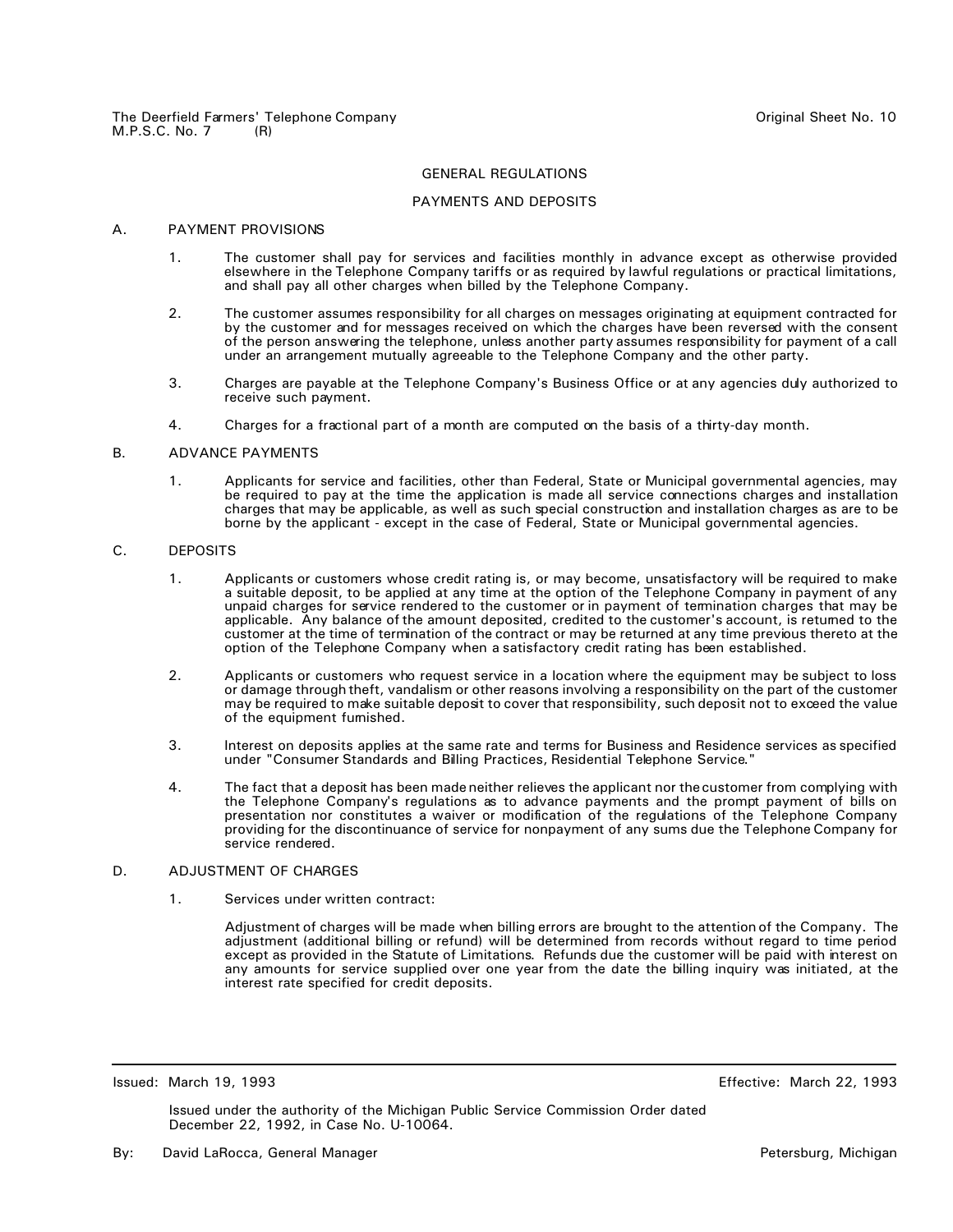## PAYMENTS AND DEPOSITS

## D. ADJUSTMENT OF CHARGES (Continued)

- 2. All other services
	- (a) All services supplied will be billed within one year. In the adjustment of charges because of errors in billing within one year from the date the billing inquiry was initiated, correction will be made in the full amount for that period of time.
	- (b) No customer will be liable for net underbilled service after one year except when the service was obtained by the customer by fraud or deception. Correction of billing errors will be made for the period over one year from the date the billing inquiry was initiated to determine a net refund due the customer during this period of time. This refund will be paid together with interest at the rate established for credit deposits.

## E. TEMPORARY DISCONTINUANCE FOR NONPAYMENT

- 1. Where service has been temporarily denied in accordance with the provisions of this Tariff and the service is reestablished, or where on account of nonpayment of charges an agent of the Telephone Company visits the premises of the customer to remove the equipment and because of payment does not discontinue the service, a subsequent order charge, line charge and premise visit charge applies. This charge covers the customer's entire service and facilities, being dependent of the number of units involved, and is in addition to all other charges due.
- 2. Where service has been actually discontinued and upon payment of all charges due, the service will be reestablished on the basis of a new application for service and the payment of the charges associated with such application.

#### F. ADJUSTMENTS FOR LOCAL TAXES, FEES, ETC.

- 1. The rate schedules set forth in the various tariffs of the Telephone Company do not include any amounts resulting from any taxes, fees, or exactions imposed by or for any municipal corporation or other political subdivision or local agency of government against the Telephone Company, its property or its operations, excepting only taxes imposed generally on corporations.
- 2. In order to prevent other subscribers from being compelled to share such impositions, the amounts resulting from any such taxes, fees, or exactions imposed against the Telephone Company, its property, or its operations, excepting only taxes imposed generally on corporations, shall be billed pro rata by the Telephone Company to its exchange subscribers within the limits of the municipal corporation, or other political subdivision or local agency of government by or for which such taxes, fees or exactions are imposed.

Issued: March 19, 1993 Effective: March 22, 1993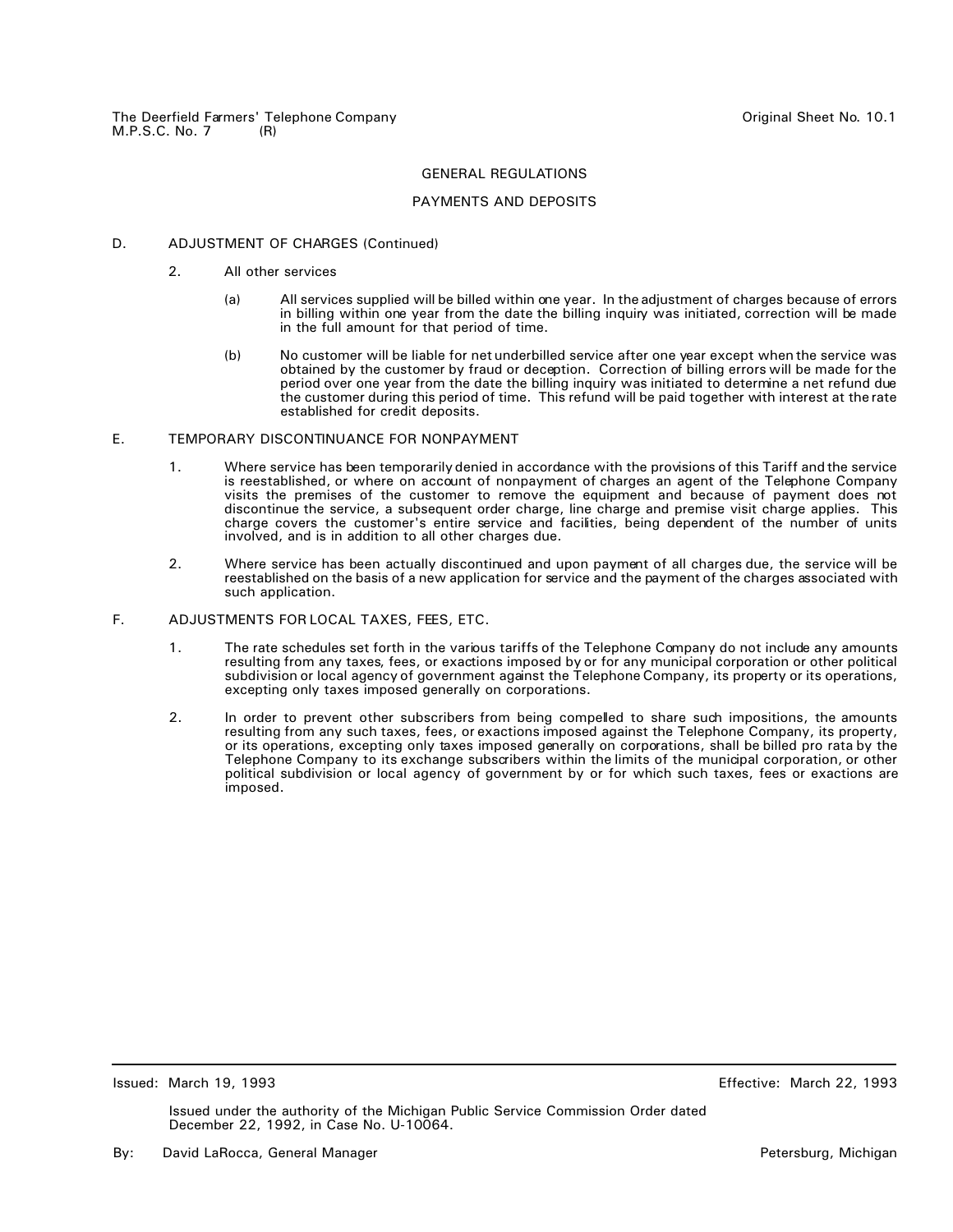## CANCELLATION FOR CAUSE

#### A. GENERAL

- 1. For cause as provided herein and without incurring any liability, the Telephone Company either temporarily discontinues the furnishing of a service or facility to a customer, or terminates the contract.
- 2. Where service is so terminated on the initiative of the Telephone Company, the regulations covering termination charges apply as in the case of termination of service at the customer's request.

## B. CANCELLATION AFTER WRITTEN NOTICE

- 1. Under the following conditions, discontinuance or termination by the Telephone Company may be made five (5) days after furnishing a written notice by depositing in the mails a letter addressed to the customer or his agent at the address to which the bills for telephone service are sent:
- a. In the event of nonpayment of any sum due the Telephone Company.
- b. Upon failure to make suitable deposit as required by this Tariff.
- c. Upon the use of any service or facility for the purpose of performing any service in competition with the service which the Telephone Company does now or may hereafter furnish.
- d. In the event of improper use of party line service by a customer including interference with an equitible proportionate use of the service by other customers on the same line - and the customer refuses to contract for a higher grade of service.
- e. In the event the character of use of a service is not in accordance with the class of service contracted for, and the customer refuses to contract for the proper class of service.
- f. In the event of abuse or fraudulent use of service. Abuse or fraudulent use of service includes:
	- (1) The use of service or facilities of the Telephone Company to transmit a message or to locate a person or otherwise to give or obtain information, without payment of the charge applicable for service;
	- (2) The obtaining, or attempting to obtain, or assisting another to obtain or to attempt to obtain, local telephone exchange service or message toll telephone service, by rearranging, tampering with, or making connection with any facilities of the Telephone Company, or by any trick, scheme, false representation, or false credit device, or by or through any other fradulent means or device whatsoever, with intent to avoid the payment, in whole or in part, of the regular charge for such service;
	- (3) The use of service or facilities of the Telephone Company for a call or calls, anonymous or otherwise, if in a manner reasonably to be expected to frighten, abuse, torment, or harass another.
- g. Upon a violation not otherwise provided for of any of the regulations governing the furnishing of a service or facility.

Issued: March 19, 1993 Effective: March 22, 1993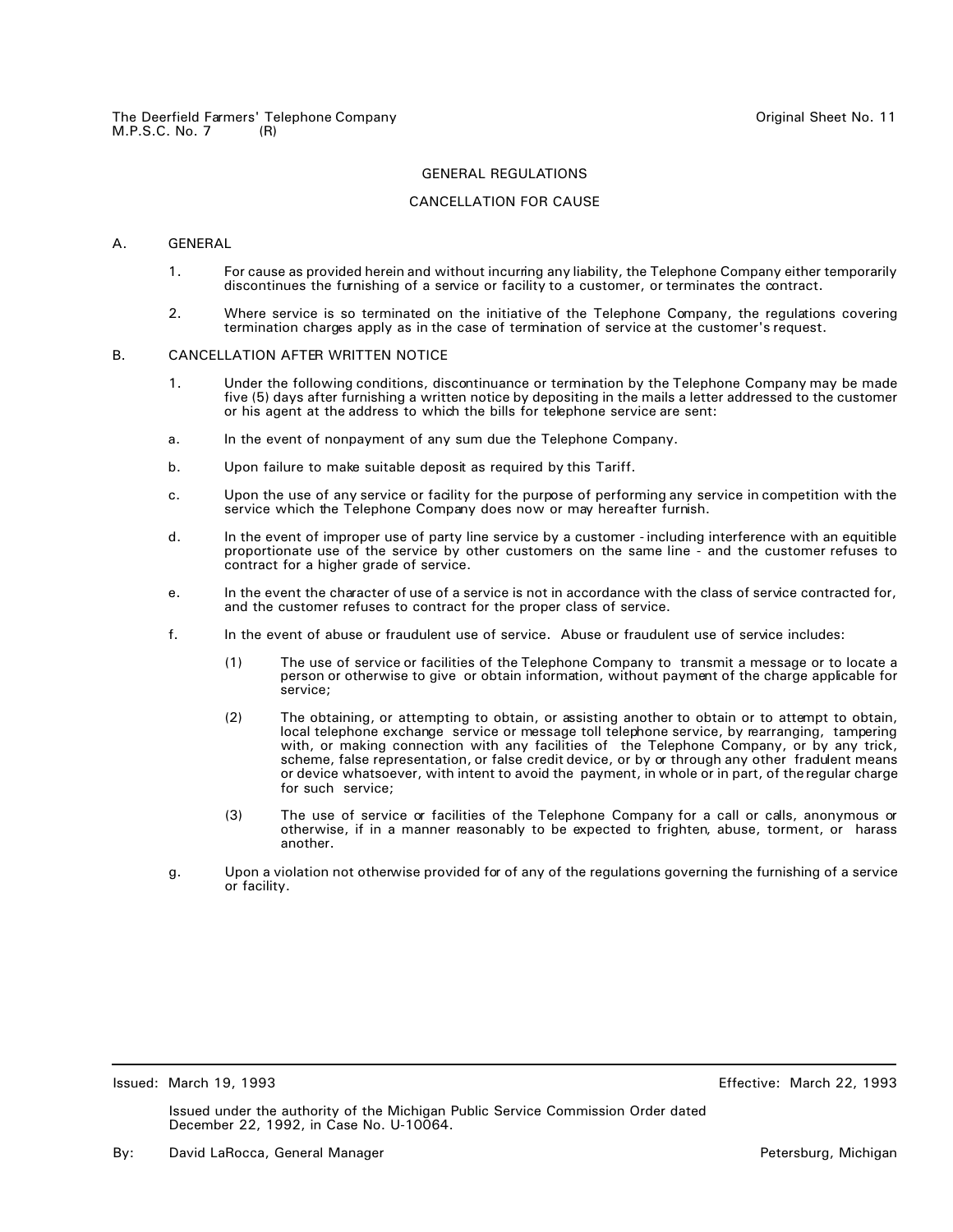#### CANCELLATION FOR CAUSE

#### C. CANCELLATION UPON WRITTEN REQUEST BY PUBLIC OFFICIALS

- 1. Under the following conditions, written notice of intention to discontinue or terminate service, to which shall be attached a copy of the written representation referred to below, shall be given by posting a registered letter in the United States mails, addressed to the customer or his agent at the location to which bills for the service are sent, at least seventy-two hours prior to such discontinuance or termination.
	- a. Whenever the judge of any court of record in Michigan, having jurisdiction over criminal offenses, including any such judge acting under Act 196 of the Public Acts of 1917, as amended, the Attorney General of Michigan, the United States Attorney in and for any Federal judicial district in Michigan, or the Prosecuting Attorney of any county, shall represent in writing to the Telephone Company that there is probable cause to believe that the service furnished at a designated location is being used in furtherance of the commission of a specified criminal offense and in such writing shall request that such service be discontinued or terminated, the Company, if not restrained by order of a court of competent jurisdiction, will so discontinue or terminate such service, with like effect as to both the Company and the customer as though the customer had directed that the same be done.
	- b. Upon notice in writing by a federal, state or local law enforcement agency, acting under the provisions of Public Law 87-216, that service is being or will be used for the purpose of transmitting or receiving gambling information in interstate or foreign commerce in violation of federal, state or local law.

#### D. IMMEDIATE CANCELLATION WITH VERBAL NOTICE

- 1. Under the following conditions, said discontinuance or termination by the Telephone Company will be made immediately, verbal notice being given to the customer or their agent in person or by telephone if the customer can be reached; a confirming written notice will be mailed to the customer or the customer's agent at the address to which bills are sent:
	- a. In the event of abandonment of the station or facilities.
	- b. If the use of the service or facilities by the customer, or the manner of such use, or his failure to contract for adequate facilities (though these require the customer defray an unusual expense), tends to affect injuriously the efficiency of the Telephone Company's general plant or service.
	- c. If a service or facility is used in a manner which substantially impairs the service of a particular customer.

Issued: March 19, 1993 Effective: March 22, 1993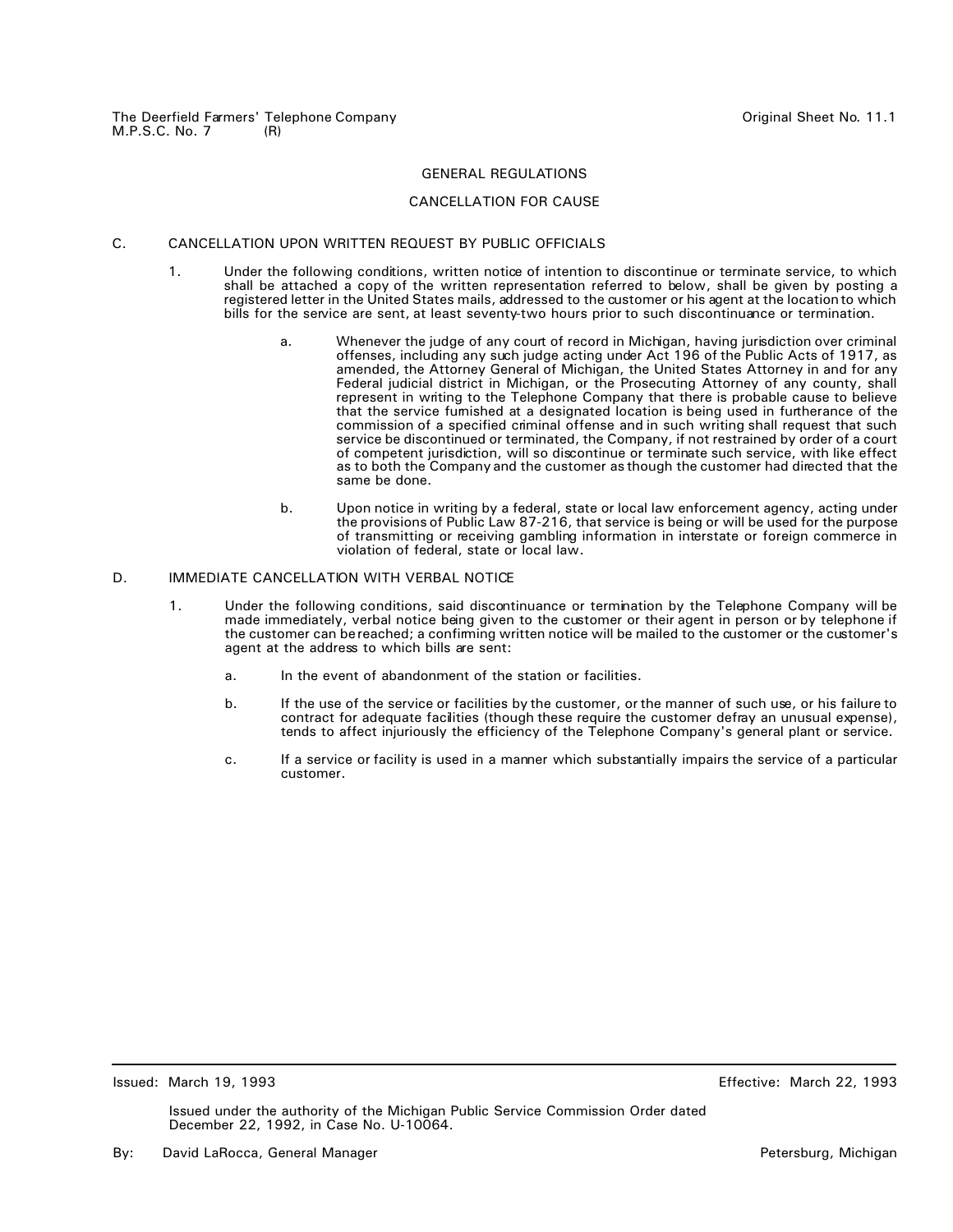#### CONSTRUCTION, INSTALLATION AND MAINTENANCE CHARGES

## EXTENSION OF LINE FACILITIES

#### A. GENERAL

- 1. An extension of Telephone Company facilities in locations where Telephone Company facilities currently do not exist will generally be made as follows:
	- a. Cable Line extensions requiring cable will be placed for a distance of 1000 feet per residence or per business customer without charge to the customer requesting service. A facility charge will apply to the customer for a line extension in excess of this standard allowance (1000 feet).
	- b. (1) Private Property Trench, pole(s) or conduit on private property shall be provided at the expense of the property owner or the property owner's representative, i.e., developer, customer, etc. The structure shall meet the company's design standards and shall be owned and maintained by the property owner or property owner's representative(s). Cable placed in or on these structures shall be owned and maintained by the Telephone Company.
		- (2) Platted Subdivisions and Mobile Home Parks Line extensions to platted subdivisions and mobile home parks will be made as part of the Telephone Company's regular construction program.
	- c. Other Trench, pole(s) or conduit placed in situations other than private property, i.e., public or private right of way, easements, etc., will be placed, owned and maintained by the Telephone Company.
- 2. Provision of Private Right-of-Way

Where required by the conditions, applicants shall provide without expense to the Telephone Company, private right-of-way parallel to the public highway; such right-of-way shall be free from tree interference and otherwise suitable.

3. Distributing Plant on Private Property, Other Than Service Drops

When the customer desires that distributing plant on the customer's private property be placed underground - the Telephone Company having determined from the conditions that aerial facilities should be provided or having provided such facilities - the customer pays the excess of the installed cost to the Telephone Company of the underground (buried) wire or cable over the cost of the aerial facilities and pays the cost of dismantling and removing any aerial facilities being changed.

Issued: March 19, 1993 Effective: March 22, 1993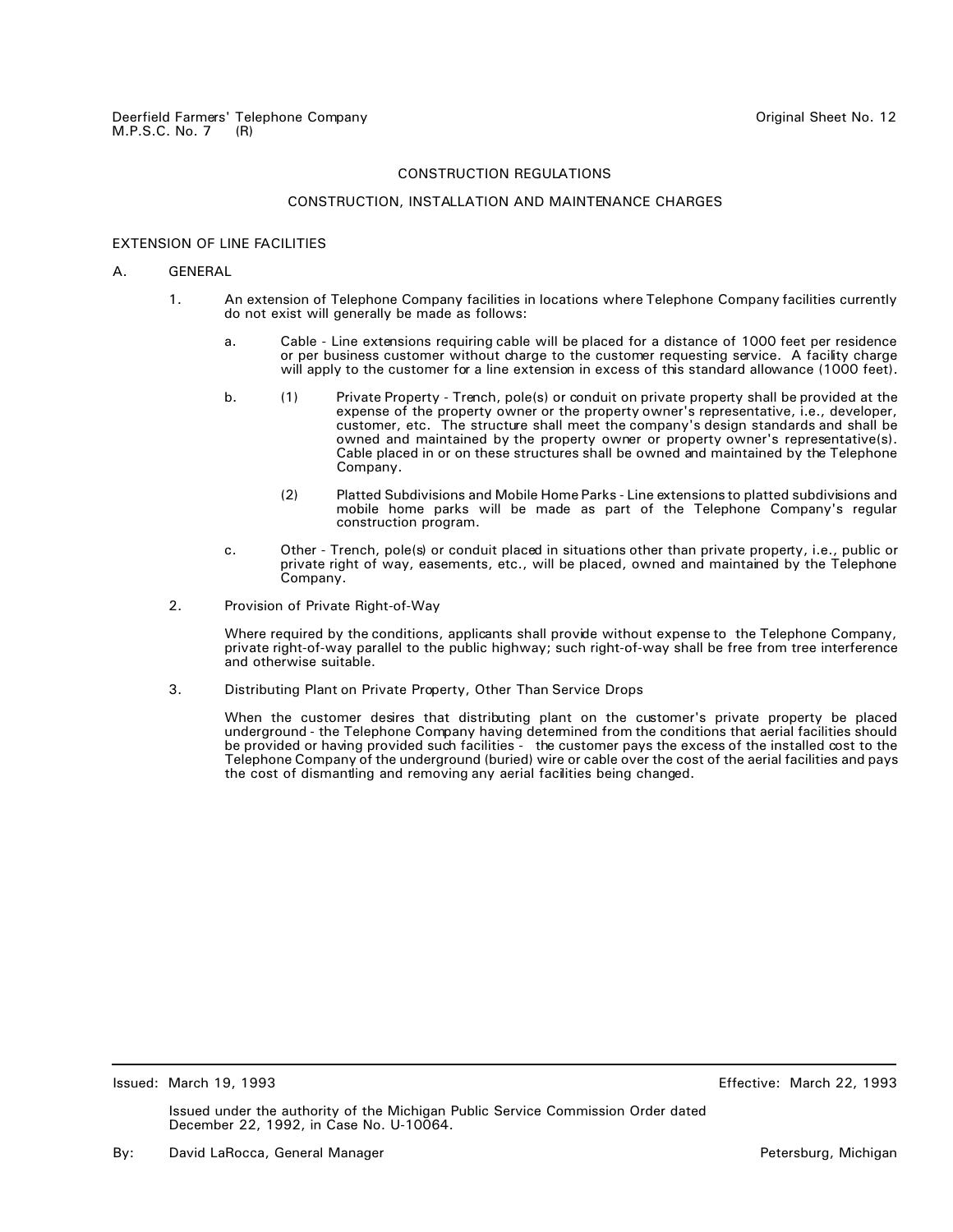## CONSTRUCTION, INSTALLATION AND MAINTENANCE CHARGES

## EXTENSION OF LINE FACILITIES

## B. **EXTENSION LINE FACILITY CHARGES**

- 1. GENERAL
	- a. Refundable
		- (1) The facility charge applies to anyone who requests an extension of line facilities that requires cabling beyond the standard allowance (1000 feet)(A1a.). Based on cost charges will apply for cable in excess of the standard allowance.
		- (2) The facility charges may be waived if the construction of the line extension is being financed by borrowing funds through the Rural Electrification Administration.

#### 2. FACILITIES AGREEMENT

- a. The Telephone Company and the developer, builder, owner or authorized representative will enter into a written agreement for provision of the requested line extension. The Company will not begin construction until an agreement has been executed and payment of the facility charge has been made.
- b. The agreement will include:
	- 1. A legal description of the area for which facilities are requested.
	- 2. The total cable footage excluding the standard allowance.
	- 3. The amount of the refundable charge.
	- 4. Provision for an annual refund on the anniversary date of the agreement.
	- 5. The construction of distribution facilities will comply with Company standards and practices for providing such facilities.
	- 6. A term of no longer than five years.
- 3. The facility charge will be based on cost for cable and based on cost for Service Wire for extensions in excess of the standard allowances. All distribution facilities so constructed shall be the property of the Company.

Issued: March 19, 1993 Effective: March 22, 1993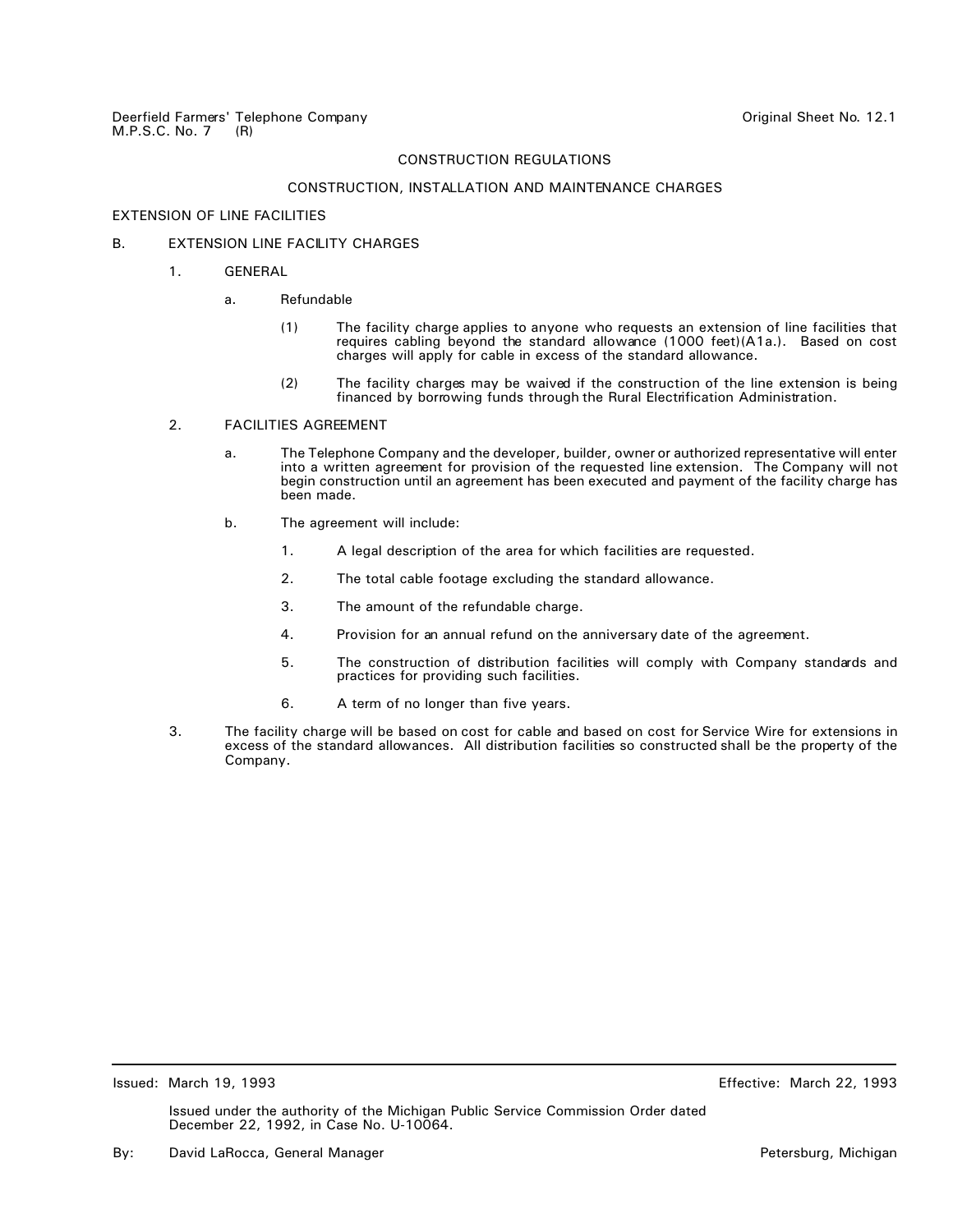## CONSTRUCTION, INSTALLATION AND MAINTENANCE CHARGES

## EXTENSION OF LINE FACILITIES

## C. REFUNDS OF EXTENSION LINE FACILITY CHARGE

- 1. An annual refund, initially payable on the first anniversary date of the agreement and annually thereafter until the agreement expires, will be as follows:
	- a. The amount of refund will equal three times the annual rural residential basic local exchange service rate per residence where telephone service is established in residential areas and an amount equal to three times the annual business basic local exchange rate for each exchange or trunking service added in that year.
	- b. The total refund shall not exceed the facility charge. The term of the agreement will not exceed five years.
- 2. On each anniversary date of the agreement the Telephone Company will determine if additional customers have been added to the facilities for which a charge was made.
- 3. Upon expiration of the agreement, the Telephone Company will have no obligation to refund any portion of the facility charge not previously refunded.

Issued: March 19, 1993 Effective: March 22, 1993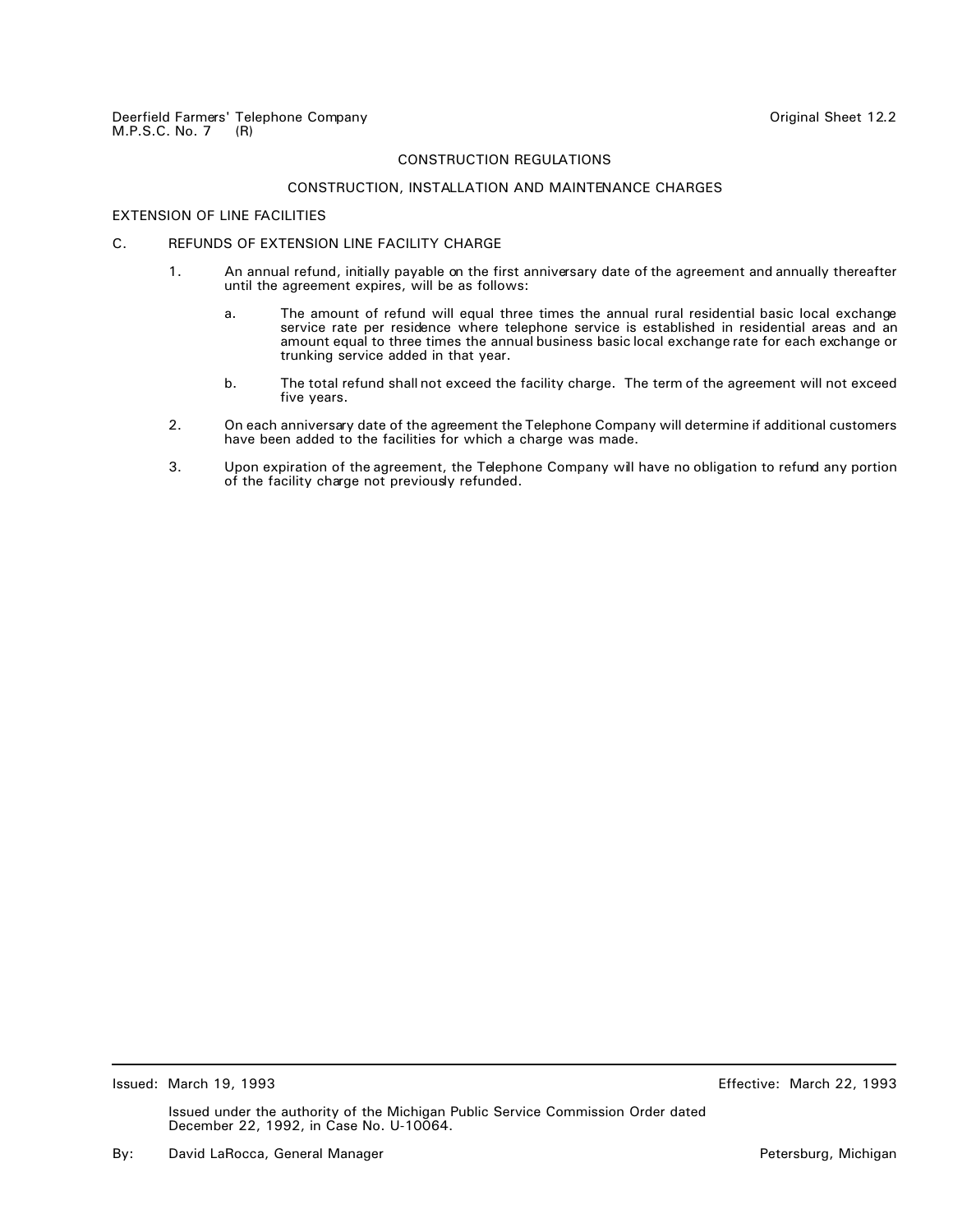## CONSTRUCTION, INSTALLATION AND MAINTENANCE CHARGES

## EXTENSION OF LINE FACILITIES

## D. CONSTRUCTION CHARGES, SPECIAL

- 1. Special, based on cost in the form of installation charges, monthly charges, or both, are applied in addition to the usual service connection charges and monthly rates when, because of unusual investment or expense, the revenue does not reasonably compensate the Company - when facilities are provided beyond the standard allowance, when conditions require the provision of special equipment or unusual plant construction, installation or maintenance, or when the customer's location requires annual payment for licenses or agreement for the use of Public or Private land.
- 2. Except as specified, title to all construction provided wholly or partly at a customer's expense is vested in the Company.
- 3. The cost to the Company for attachments to structures of other companies, made in lieu of providing construction for which the customer would be charged under the provisions hereof, is borne by the customer. The customer is required to pay construction charges made by another company providing facilities connecting with the facilities of the Company.

Issued: March 19, 1993 Effective: March 22, 1993